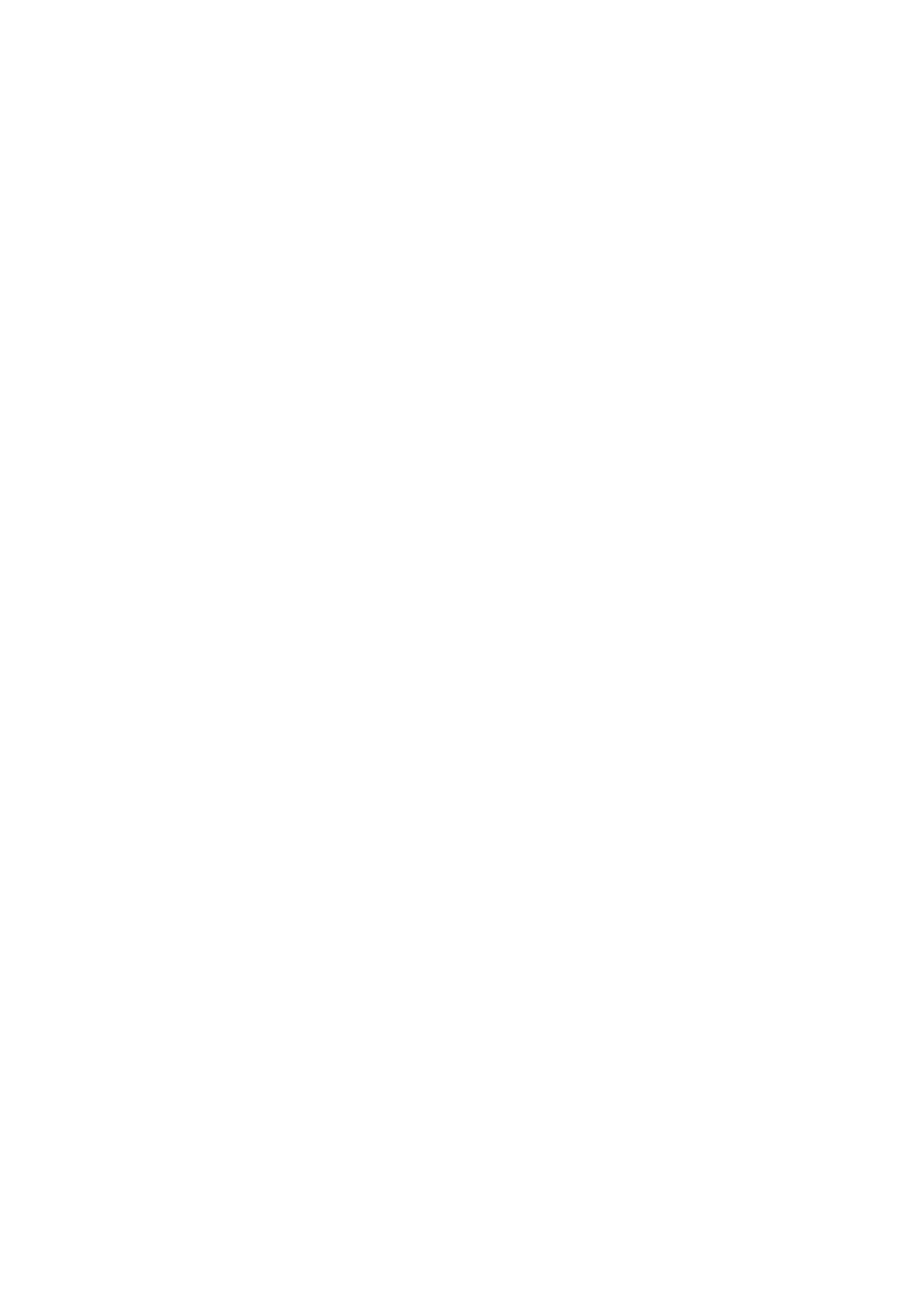# **Table of Contents**

| 1.               |      | <b>Introduction</b>                                                         | $\overline{\mathbf{4}}$ |
|------------------|------|-----------------------------------------------------------------------------|-------------------------|
| 2.               |      | <b>Policy Context</b>                                                       | 6                       |
| 3.               |      | What Is Affordable Workspace in Hammersmith and Fulham?                     | 8                       |
| 4.               |      | Who Needs Affordable Worspace in Hammersmith and Fulham?                    | 9                       |
| 5.               |      | <b>Approaches to Meeting Needs</b>                                          | 11                      |
| 6.               |      | Implementation                                                              | 17                      |
| $\overline{7}$ . |      | <b>Conclusions</b>                                                          | 18                      |
| 8.               |      | <b>Appendices</b>                                                           | 19                      |
|                  | 8.1. | Appendix A - Model Workspace Management Plan                                | 19                      |
|                  |      | 8.2. Appendix B - Payments in Lieu Calculator, and End of Scheme Rewiews 21 |                         |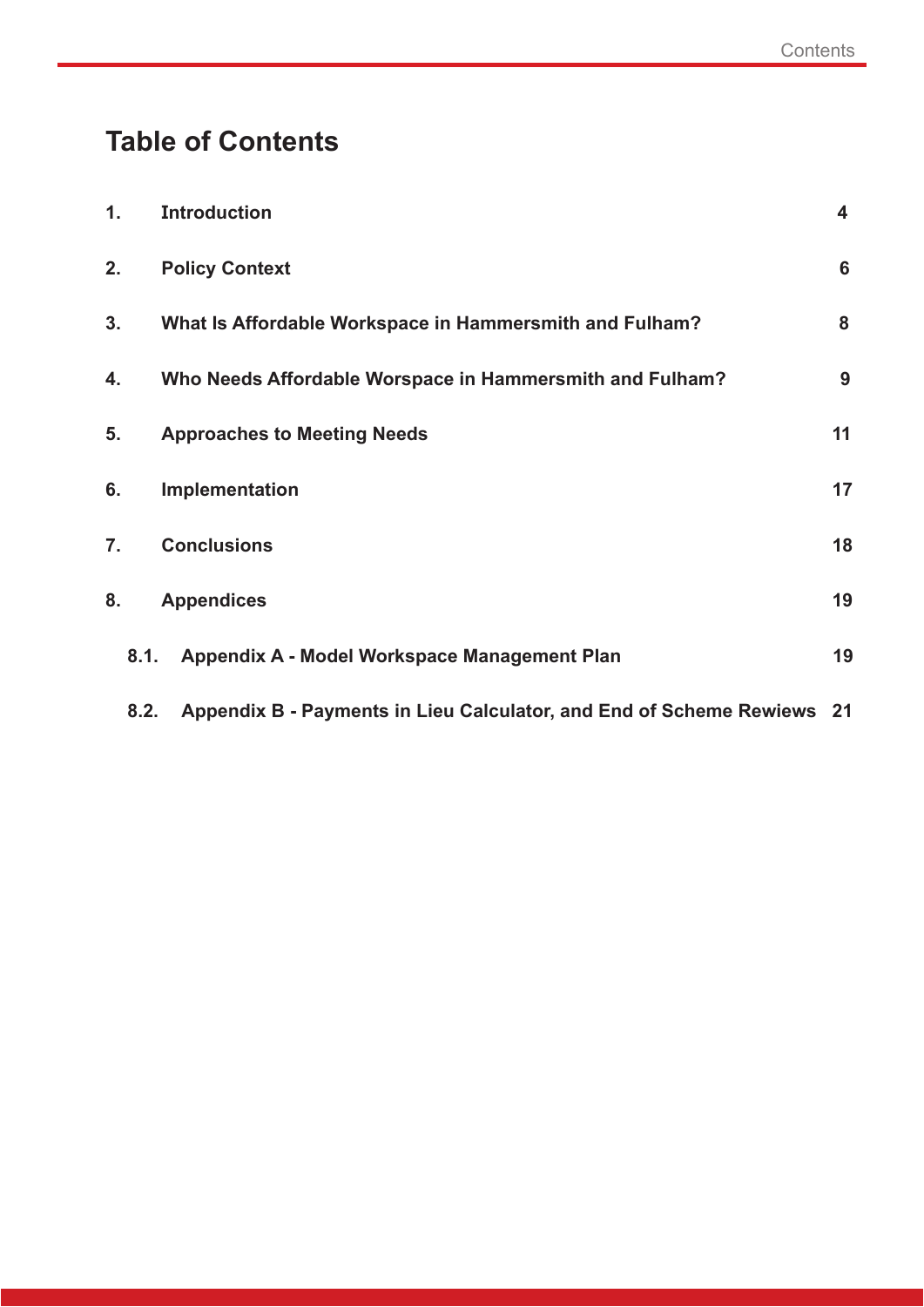# **1. INTRODUCTION**

1.1. Hammersmith & Fulham is already home to a thriving business community, including global companies such as GE, Disney, and L'Oreal, and at the other end of the scale has one of the highest concentration of start-up firms. The borough is changing rapidly and the Council is working to ensure that growth and opportunities are shared with local people. The Council has published an Industrial Strategy- " Economic Growth for Everyone (2017)" setting out four key priorities: (1) West Tech Innovation District; (2) Encouraging Enterprise; (3) A Great Place in London; and, (4) Economic Growth for All. A key pillar that cuts across all of these priorities is creating Affordable Workspace. Limited supply and strong demand have pushed rents up and space has become unaffordable for many businesses. A range of mechanisms are set out to do this, but one of the most prominent is to produce an Affordable Workspace SPD which focusses on the delivery of affordable workspace to meet local needs, through the planning system.

1.2. Finding workspace that is affordable is a major challenge for many businesses in London, particularly Small and Medium Sized Enterprises (SMEs), start-ups and those in less productive sectors (charities and voluntary sectors). Affordability is often a key determinant in choosing where to locate. Loss of offices and business workspace through permitted development has been significant, and particularly impacted smaller buildings under 100 sqms. The result has been rising rents, high land values, and loss of employment space. SMEs and start-ups are particularly vulnerable to small increases in costs. SMEs are facing prohibitively high rents, which may therefore be discouraging business expansion and startup incubation, while there is also evidence of displacement of existing businesses in this sector.

1.3. Evidence shows that the Hammersmith & Fulham economy is diverse and is home to around 140,000 jobs and at least 14,000 businesses. Recent performance between 2013- 2018 has been positive with 7% employment growth, and 13% growth in the number of businesses. More recent evidence undertaken for the council by Turleys 20211 show that Hammersmith and Olympia and West Brompton have seen an uplift in office/mixed-use commercial values, with Hammersmith increasing by 8% and Olympia and West Brompton by 5%. Whilst this growth has not been constant across the whole borough, Turley consider the rental value changes achieved across LBHF are generally positive, and demonstrate the borough has market resiliency in light of COVID-19 and associated market changes. The evidence also shows that investor appetite has remained consistent, perhaps due to being positively influenced the London Plan and LBHF policies allowing for intensification and opportunities to value-add . This means that it can be reasonably expected that large commercial developments can support a proportion of affordable workspace.

1.4. The purpose of this Affordable Workspace Supplementary Planning Document (SPD) is to support the council's Local Plan policies by setting out requirements for, and to provide details and best practice on the implementation of affordable and flexible workspace to meet local demand and to support local enterprise.

1.5. The diverse range of types of businesses in the borough needs is reflected in the type

<sup>1</sup> Affordable Workspace Study - Viability Review, London Borough of Hammersmith and Fulham, October 2021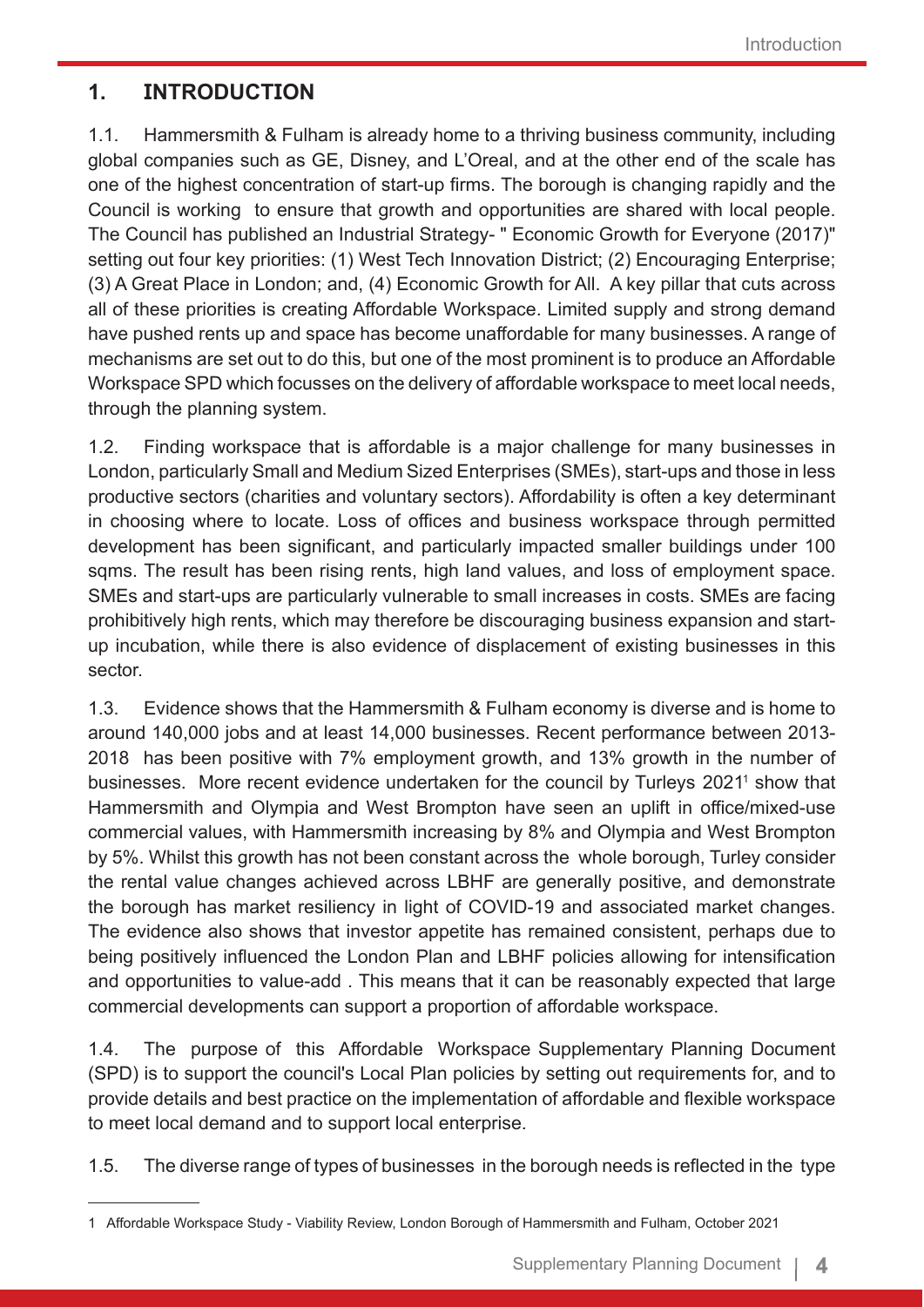of premises available for local people. The Council is also keen to see the replacement of well-used local business spaces. This SPD will focus on meeting local needs encompassing a range of sizes and types of affordable accommodation. This is expected to include, but not be limited to rental discounts, flexible leases, provision of co hubs/pay as you use desks and start up spaces, usually managed by an affordable workspace provider.

1.6. Many of the borough's businesses are small or medium-sized, and the council is keen to support existing and new businesses, as well as to maximise opportunities for, and respond to changing behaviours and methods of doing business. This may include permanent structural changes following the Covid pandemic: hybrid working arrangements with home/office, and new work patterns perhaps extending over a 7 days/ 24 hours to be more responsive to local business, customer and employee needs. This can promote innovation and fit in around family and existing employment commitments. Interventions through the planning process are therefore necessary to support the local economy and avoid negative impacts of high rents and lack of suitable floorspace on the borough's general economic prosperity.

1.7. This SPD will support Local Plan Policy to secure a range of affordable workspaces in terms of size, costs and leasing arrangements, and to "future proof" through flexible design of the accommodation to respond to new working practices, such as a 24 hour business economy.

#### *What is a Supplementary Planning Document?*

1.8. A Supplementary Planning Document supplements other planning documents such as the Local Plan and the London Plan. It does not provide new policy but provides more detailed guidance to the Local Plan policies. The SPD supports pre-application discussions, assess planning applications and assists with the drawing up of planning obligations.

1.9. This Affordable Workspace SPD sets out requirements and approaches to delivering affordable and flexible workspace. It is supported by, and should be read alongside a bespoke evidence report<sup>2</sup>. This research report defines what 'affordable' workspace means in the context of Hammersmith and Fulham, demonstrates the viability of, has informed the requirements for, and recommended approaches to delivery and implementation of affordableand flexible workspace within this SPD.

1.10. The SPD provides the policy context, defines affordable workspace in Hammersmith and Fulham; identifies who needs affordable workspace; and sets out requirements and approaches to delivery of affordable and flexible workspace. Guidance on implementation and to assist early engagement with the council has been provided as appendices. Following adoption, it is envisaged that this SPD will be referred to alongside the council's Employment and Skills Code, and Supply Chain Procurement.

<sup>2</sup> Affordable Workspace Viability Study, Hatch /Turleys 2020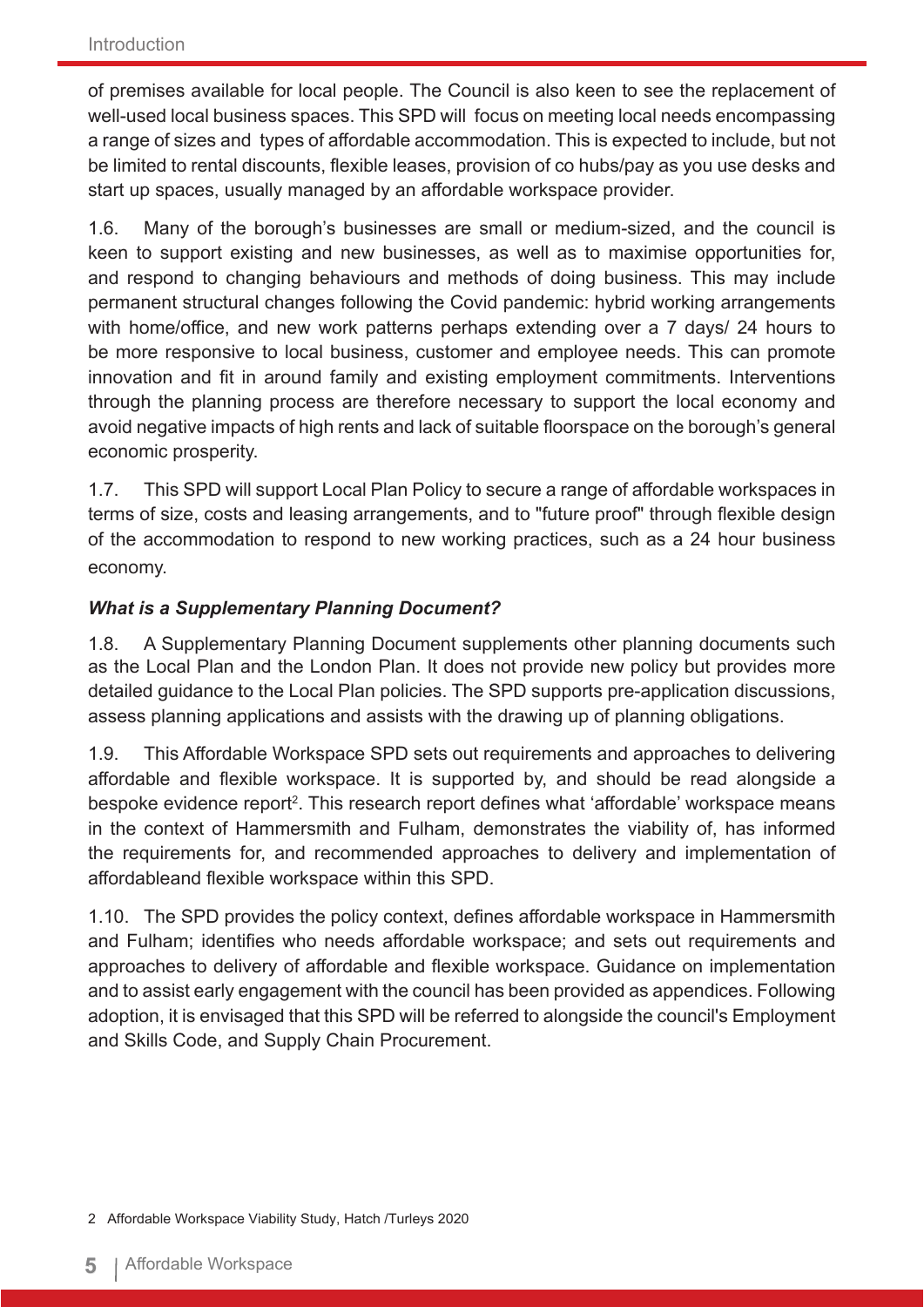# **2. POLICY CONTEXT**

2.1. The Hammersmith and Fulham Local Plan was adopted in February 2018 and includes policies which seek flexible and affordable workspace suitable for SMEs. The Local Plan also includes a policy on planning contributions and Section 106 requirements for new developments.

2.2. The council has also published an ambitious Industrial Strategy 'Economic Growth for Everyone" in 2017, which seeks to ensure that economic growth in the borough is supported and inclusive. A key feature of the strategy is 'Creating Affordable Workspace' while recognising the importance of STEM, digital and creative industries for the local economy. This SPD is expected to aid the implementation of the Industrial Strategy.

*Table 2.3: Policy Framework*

#### **The National Planning Policy Framework 2021**

Section 6. Building a strong, competitive economy

Specifically paragraphs 81 to 85 are pertinent to this SPD. This National Policy Statement states:"Significant weight should be placed on the need to support economic growth and productivity, taking into account both local business needs and wider opportunities for development…" The approach taken should allow each area to build on its strengths, counter any weaknesses and address the challenges of the future."

#### **London Plan 2021**

This forms part of the Hammersmith and Fulham's Development Plan. Its policies and supporting evidence base are up to date and take account of the strategic importance of providing affordable and flexible workspace; supporting growth in priority industries such as creative and media sectors; and supporting the SME, start-up, and voluntary sector; and emphasising social value.

#### Policy E1 - Providing for a range of employment uses

Asks for improvements "to the quality, flexibility and adaptability of office space of different sizes…" Paragraph G of this policy also considers that development of "new or existing offices should take into account the need for a range of suitable workspace including lower cost and affordable workspace".

#### Policy E2 - Providing suitable business space

Boroughs should include policies in local Development Plan Documents that support the provision, and where appropriate, protection of a range of B Use Class business space, in terms of type, use and size, at an appropriate range of rents, to meet the needs of micro-, small- and medium-sized enterprises and to support firms wishing to start-up or expand.

#### Policy E3 D - Affordable Workspace

Sets out the strategy policy approach to meeting needs and delivery, and encourages applicants to "engage with workspace providers at an early stage in the planning process…"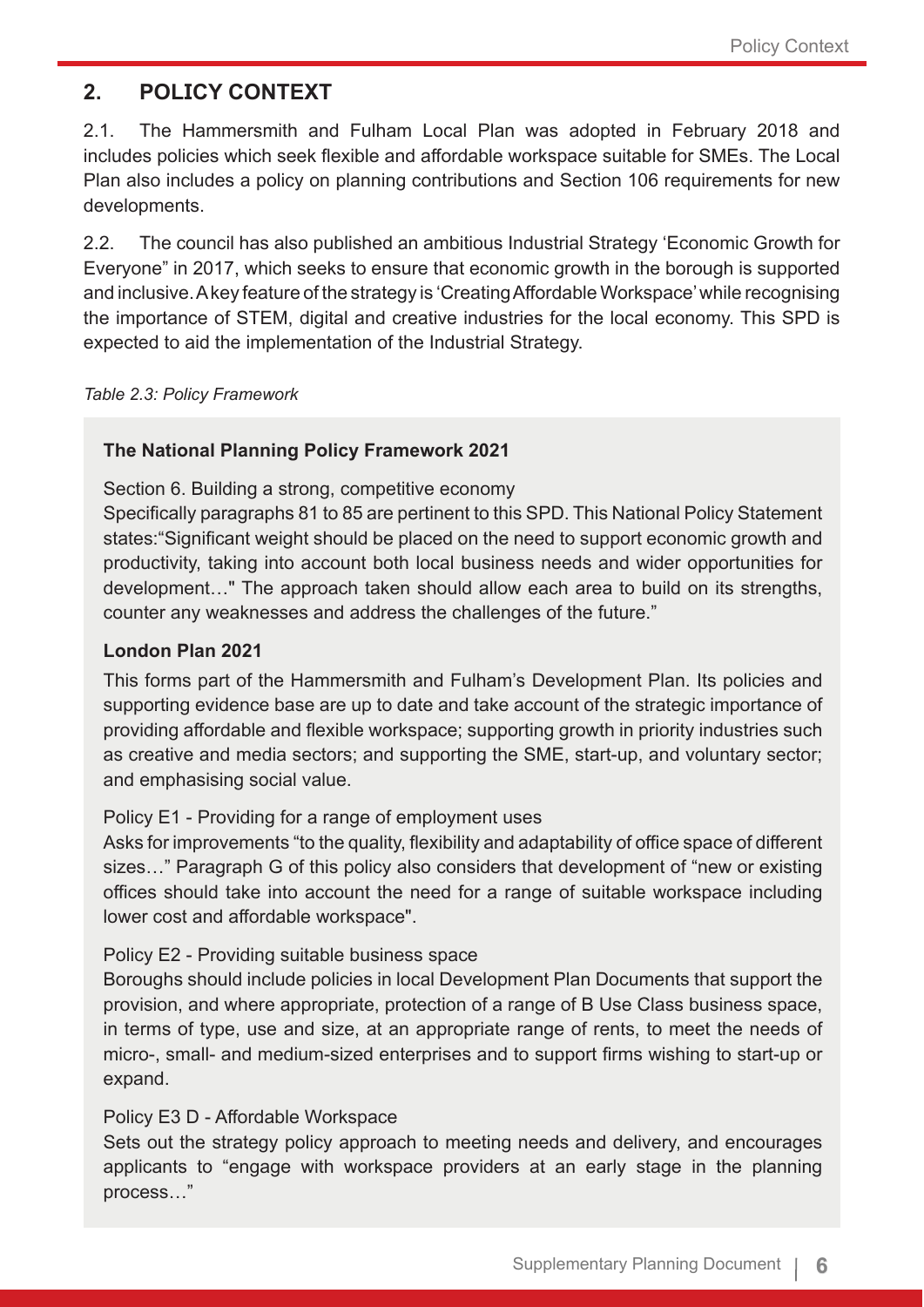#### **Hammersmith and Fulham Local Plan 2018**

The Local Plan states that applications for large new commercial schemes will be expected to provide affordable workspace. This could be via cross-subsidised rent through S106 Agreements, reduced rent arrangements, the provision of co-hubs, start-up space and/ or flexible leasing arrangements.

Policy E1 - Providing for a Range of Employment Uses: Sets out the borough's aspirations for mixeduse and new employment schemes, and the retention, enhancement and intensification of existing employment uses. The council recognises the existing strengths in the borough in creative industries, health services, life science and other research-based industries. Policy E1 states that these industries will require flexible and affordable space suitable for small- and medium-sized enterprises in large new business developments, unless justified by the type and nature of the proposal, and subject to viability.

Paragraph 7.5 of the Local Plan recognises that: "successful working of affordable workspace will require an understanding of the occupant and the type of space required. Therefore the council will expect developers to engage with workspace providers in order to manage the space, and/or to identify the future occupants of the space."

Policy E2 - Land and premises for employment uses: Retain employment land and resist loss of employment uses subject to criteria. The policy also addresses the need to retain a sufficient stock of premises and sites to meet local needs for a range of types of employment uses including SMEs.

Where intensification of existing sites may be appropriate, the retention of floorspace and adequate replacement of small businesses is required.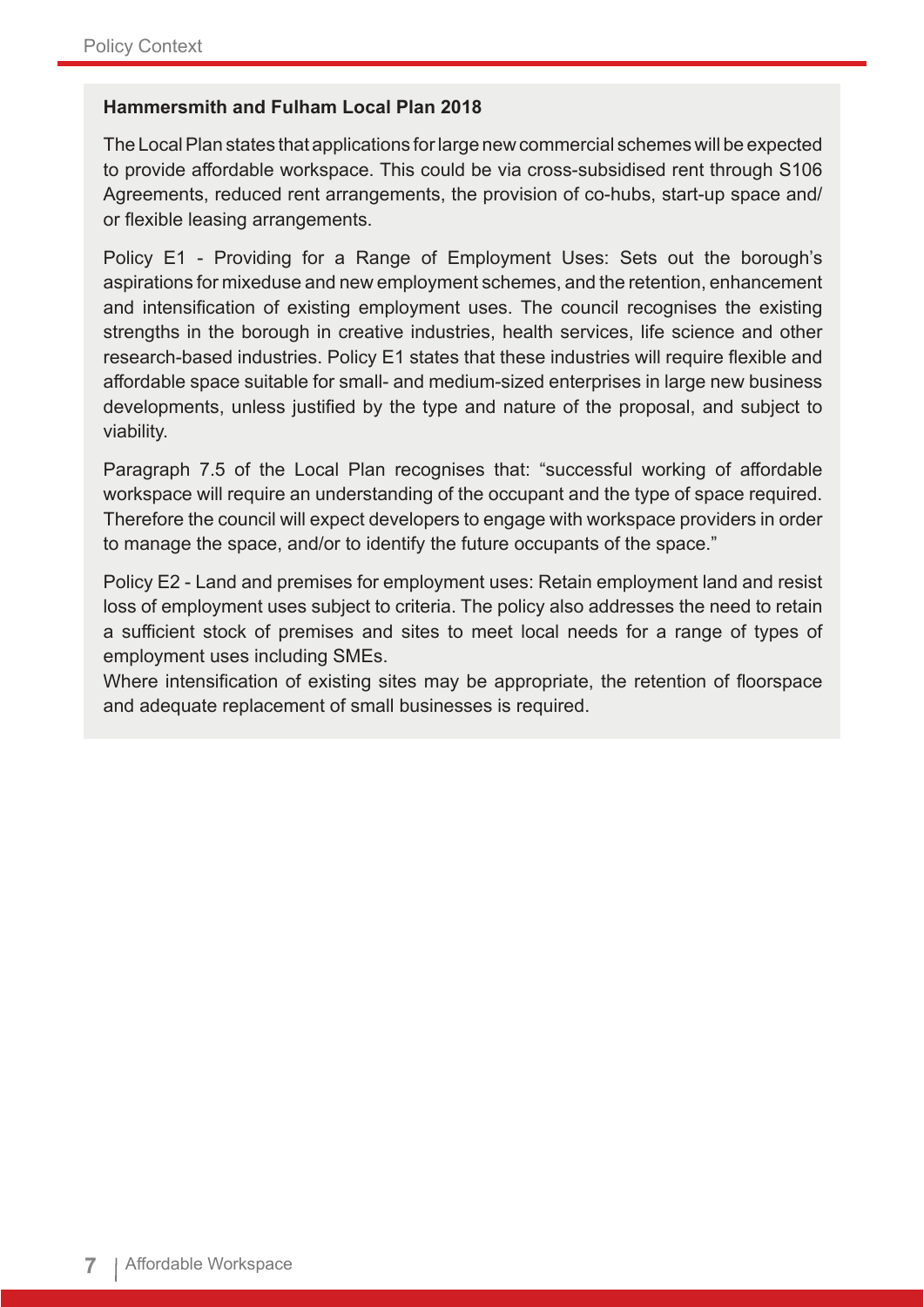# **3. WHAT IS AFFORDABLE WORKSPACE IN HAMMERSMITH AND FULHAM?**

3.1. There is no single definition of affordable workspace. The London Plan includes a general definition of affordability, however at borough-level, local authorities are left to interpret and determine what 'affordable' workspace means in the context of their particular borough. The London Plan defines affordable workspace as:

*"Workspace that is provided at rents maintained below the market rate for a specific social, cultural or economic development purpose. It can be provided directly by a public, charitable or other supporting body; through grant and management arrangements (for example through land trusts); and/or secured permanently by planning or other agreements".* 

3.2. The term 'workspace' covers a broad range of different typologies, from conventional office and industrial space to more niche shared spaces, including artist studios, maker spaces, labs and co-working spaces.

3.3. The evidence study supporting this SPD carried out a benchmarking review of flexible typologies to meet local needs: different London borough policies, approaches and definitions of affordable workspace, and identified several differences in how boroughs approach affordable workspace. The following sections of the SPD reflect this in determining of what 'affordable' means in Hammersmith and Fulham, taking account of local viability analysis on discounted rent. The SPD takes forward recommendations for alternative approaches to secure a range of affordable/flexible typologies to meet local needs.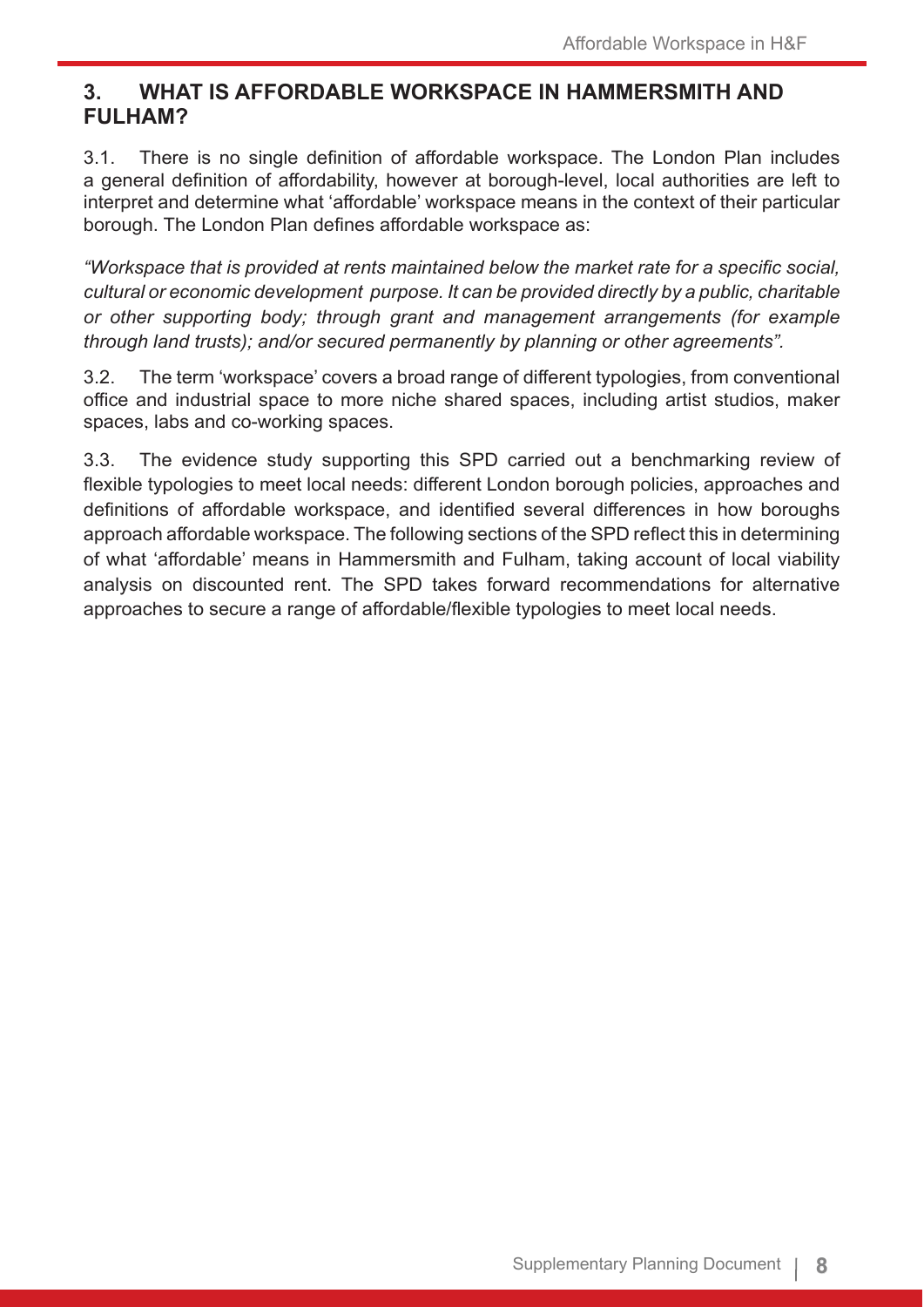# **4. WHO NEEDS AFFORDABLE WORKSPACE IN HAMMERSMITH AND FULHAM?**

4.1. Two of the priorities of the council's Industrial Strategy, Economic Growth for Everyone (2017) are:

- Encouraging enterprise
- Ensuring all residents and local businesses benefit from economic growth.

4.2. A diverse economy in the borough across a range of sectors is sought, particularly those promoting jobs in creative industries, health services, bio-medical and other researchbased industries. Employment space and support specifically for SMEs and start-ups are also promoted.

#### *Local Plan Objectives*

4.3. The aims and objectives of this document are based on the challenges facing the borough. The SPD can only guide planning applications and development proposals in a way to ensure that a wide range of benefits are created without impacting upon development viability. As a result, the aims and objectives are:

- To provide workspace that is local, affordable and accessible for small and medium businesses, start-ups, and not-for-profit (3rd sector) organisations
- To increase supply and choice in workspace
- To encourage, retain and grow business activity in the borough
- To provide jobs, local enterprise and opportunity for all in the borough
- To encourage working and activity between existing industries, education and new businesses.
- To deliver social value

4.4. The evidence commissioned to support this SPD identified four priority sectors for affordable workspace, on the basis that identifying priority sectors can allow limited resources and opportunities to be directed to where they can have the most significant impact and contribute to wider strategic objectives. These are:

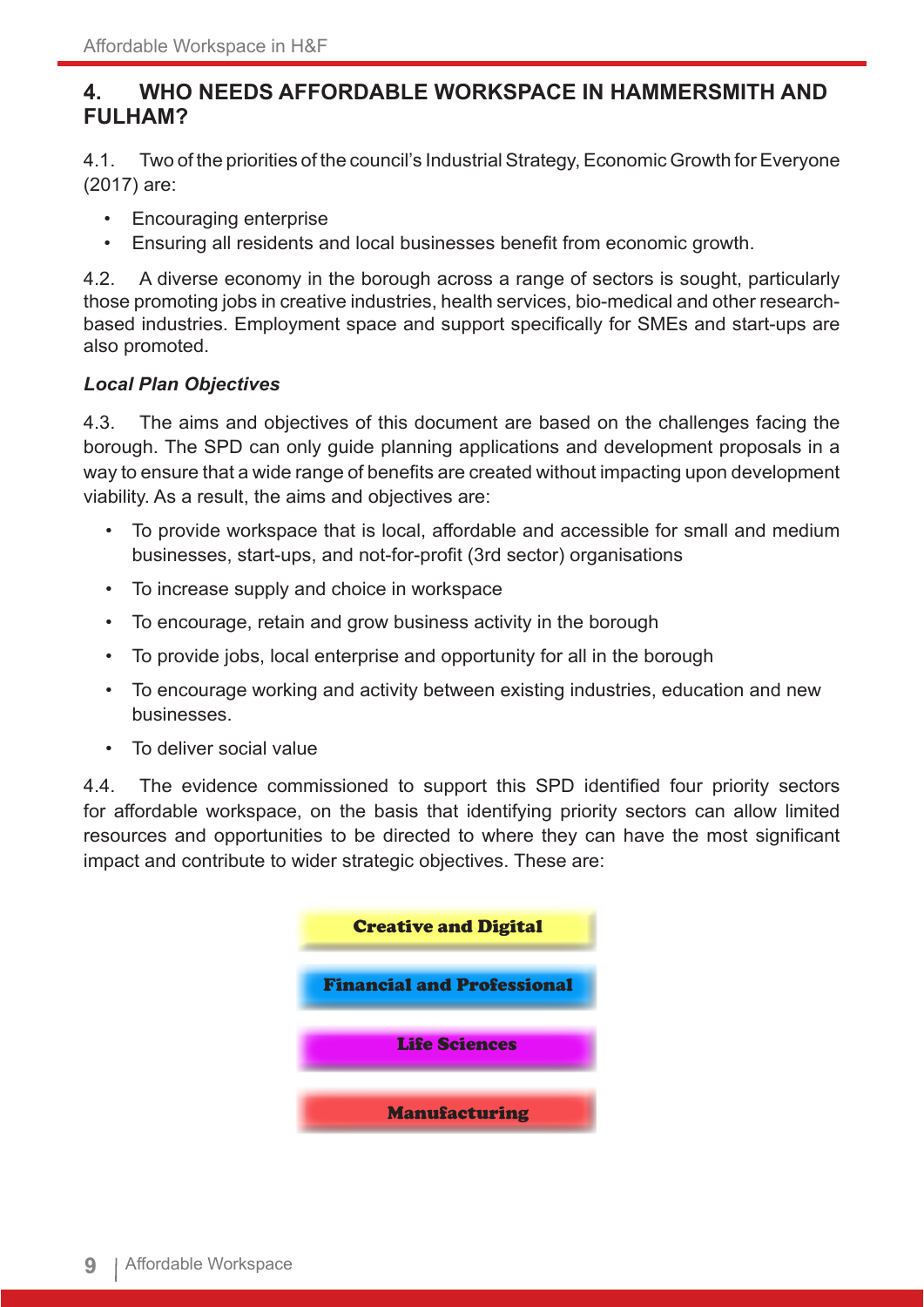4.5. This approach also ensures that support is provided where need is greatest and pressures are highest<sup>3</sup>.

4.6. The areas in the borough identified in the report submitted November 2020, as having demand for commercial development and need for affordable workspace are shown below:

#### *Discounts to Market Rents for Subareas*

- Shepherd's Bush (mixed-use commercial);
- Hammersmith Town Centre (mixed-use commercial);
- Fulham Centre (mixed-use commercial);
- Olympia and West Brompton (mixed-use commercial); and
- Townmead and Imperial (industrial).



#### *Image 1: Discounts Market Rents for Subareas*

*Source: Hatch and Turley, 2020*

3 Table 3.2 and 3.3 Hatch/Turleys 2020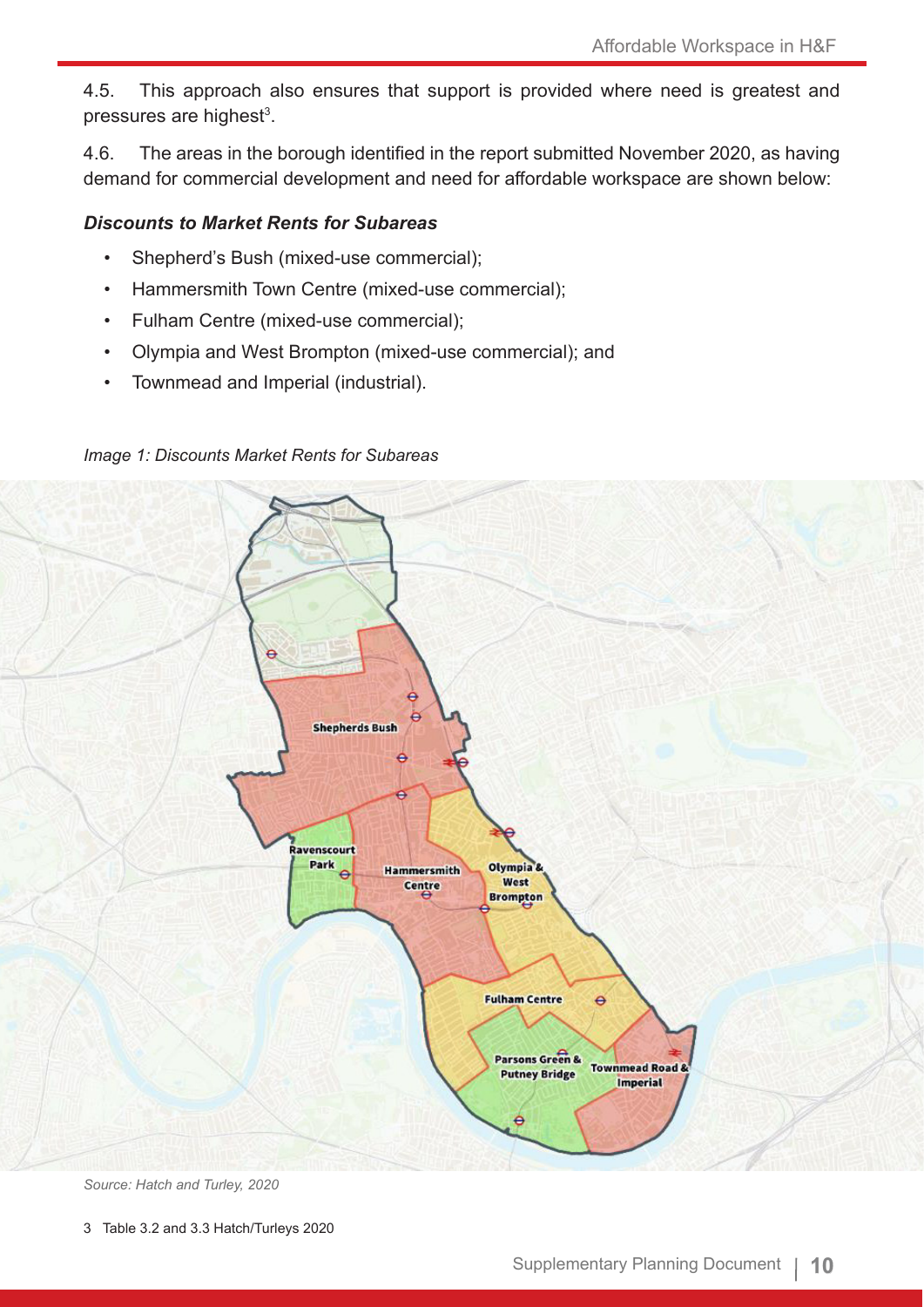# **5. APPROACHES TO MEETING NEEDS**

5.1. This chapter considers the question: Is 'affordable' viable in Hammersmith & Fulham?

5.2. The Affordable Workspace Viability Study identifies and justifies areas of the borough where new offices/employment space is sought, and where the market fails to provide access to meet demand for SMEs start- ups and priority sectors. The market rental discounts and alternative offers listed in this section are also applicable to reaccommodating and/or relocating existing occupiers on sites being redeveloped through intensification as required by Policy E2.

5.3. Any provision is to be specific to the area or location in which the development is being undertaken and ensure that support for SMEs and start-ups is distributed across the borough. Negotiation of the type of workspace sought will also take account of the specific requirements in local areas, for example Shepherd's Bush, which is home to Media City, and the Imperial College Campus. The Council is aware that even discounted rents may not always be affordable to micro and small businesses or may not be the most important consideration in choosing to locate in the borough. The Council has therefore committed to assessing the genuine affordability of any new workspaces, type premises and the lease terms and conditions that it delivers on a case by case basis. and will consider other options to support local small businesses and start- ups. Where applicants already have occupiers and/or an Affordable Workspace Provider committed, the SPD will guide dicussions to best meet these needs.

5.4. Whether the affordable workspace space is secured at a discounted market rent on a proportion of overall office floorspace in a new development, or through alternative measures such has flexible pay-as-you go desks and as listed in *Table 5.10* below will depend on a number of factors and on the circumstances of the site and development.

5.5. The council will always aim for the optimal outcome for local residents and small businesses . Factors taken into account would include:

- The location on high streets, office hubs/flexible desk spaces can contribute to regeneration by occupying long-vacant units, providing and active frontages and new footfall for local shops and services;
- 'local business demand' responsive to local clusters such as digital and media;
- demand from local start-ups for very small spaces for few hours a week, and/or accessible beyond the /normal 'working day where short leases area key consideration to test out business ideas and encourage local entrepreneurship;
- where new large office developments have a defined end-user and where floorplates cannot be easily broken up to provide on-site affordable workspace and payments in lieu may be preferable;
- where there is an approved affordable workspace provider on board who operate a particular 'model' and where viability needs to achieve a degree of economies of scale;
- demand from non-profit sectors and the degree of social value achieved.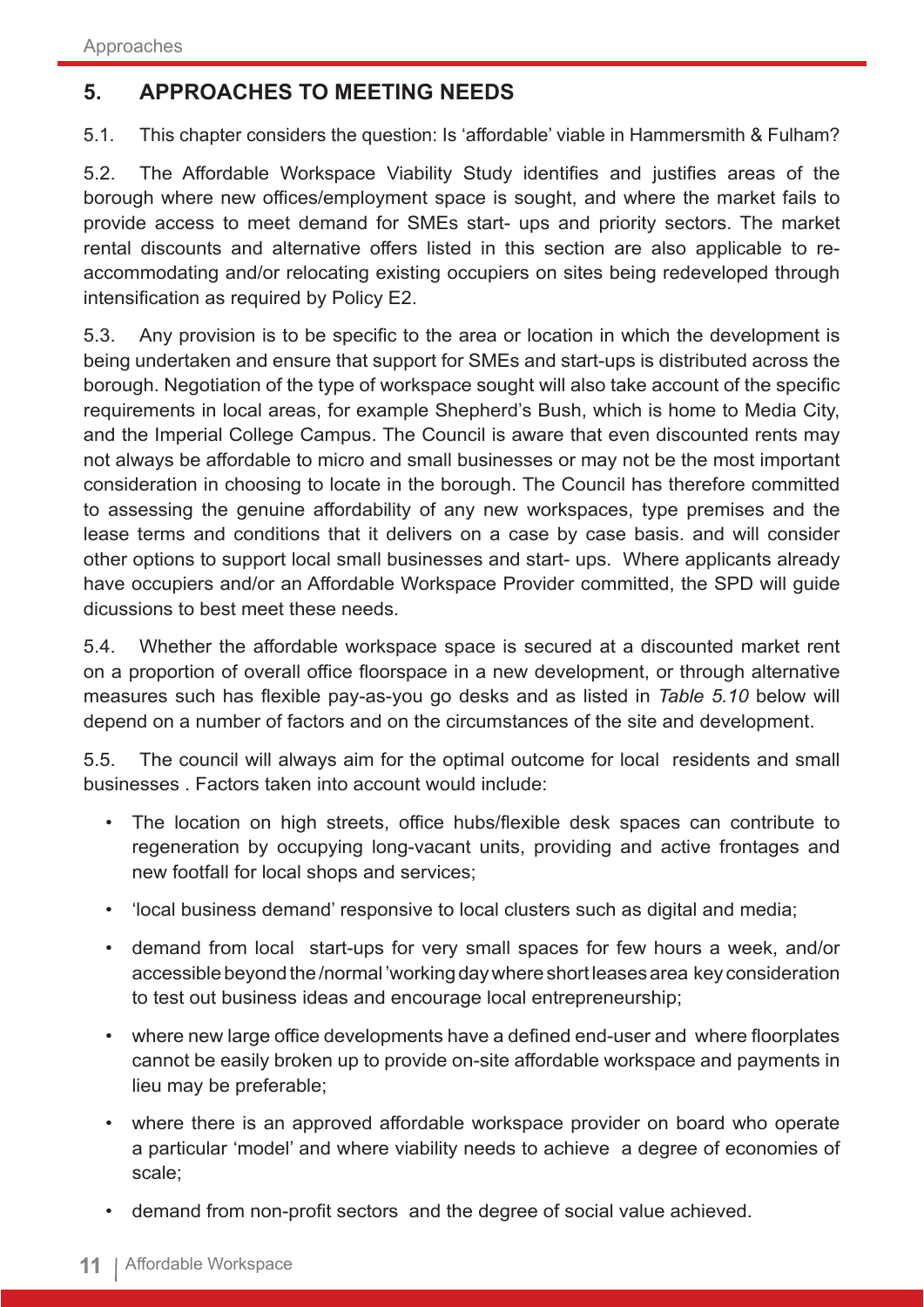5.6. Active engagement with business occupiers to identify their needs, and to ensure business continuity will need to be demonstrated as part of the planning application process. The need for affordable workspace has been evidenced in the adopted Local Plan (2018) and updated London Plan (2021), and is a key tenet of the council's Industrial Strategy. Therefore any affordable workspace offer provided in accordance with Local Plan Policy E1 (and E2) will be expected to be delivered "in perpetuity" until any subsequent Local Plan review no longer identifies this need.

#### *Discounted Market Rents*

5.7. Evidence for the range and location of market discounts is based on the results of a sensitivity analysis which was carried out applying varying discounts to market rents in different locations, and for different sectors and sizes of workspace to identify the circumstances where discounted rents would be viable.

5.8. The analysis identifies levels of market rental discounts, depending on scenarios tested at or above new development of 1,000 sqm (gross) or more:

- Location
- Floorspace/benchmark turnover
- Current and 'normal' economic climate
- Discounts vary from 0 (non-viable) to 30-40% discount

5.9. The conclusions of this exercise support a range of discounts to be applied in these areas. Full details of the methodology are set out in the accompanying viability study report.

**5.10. Discounted Rents and Floorspace will be required on new commercial developments over 1,000 sqm (gross) as follows:**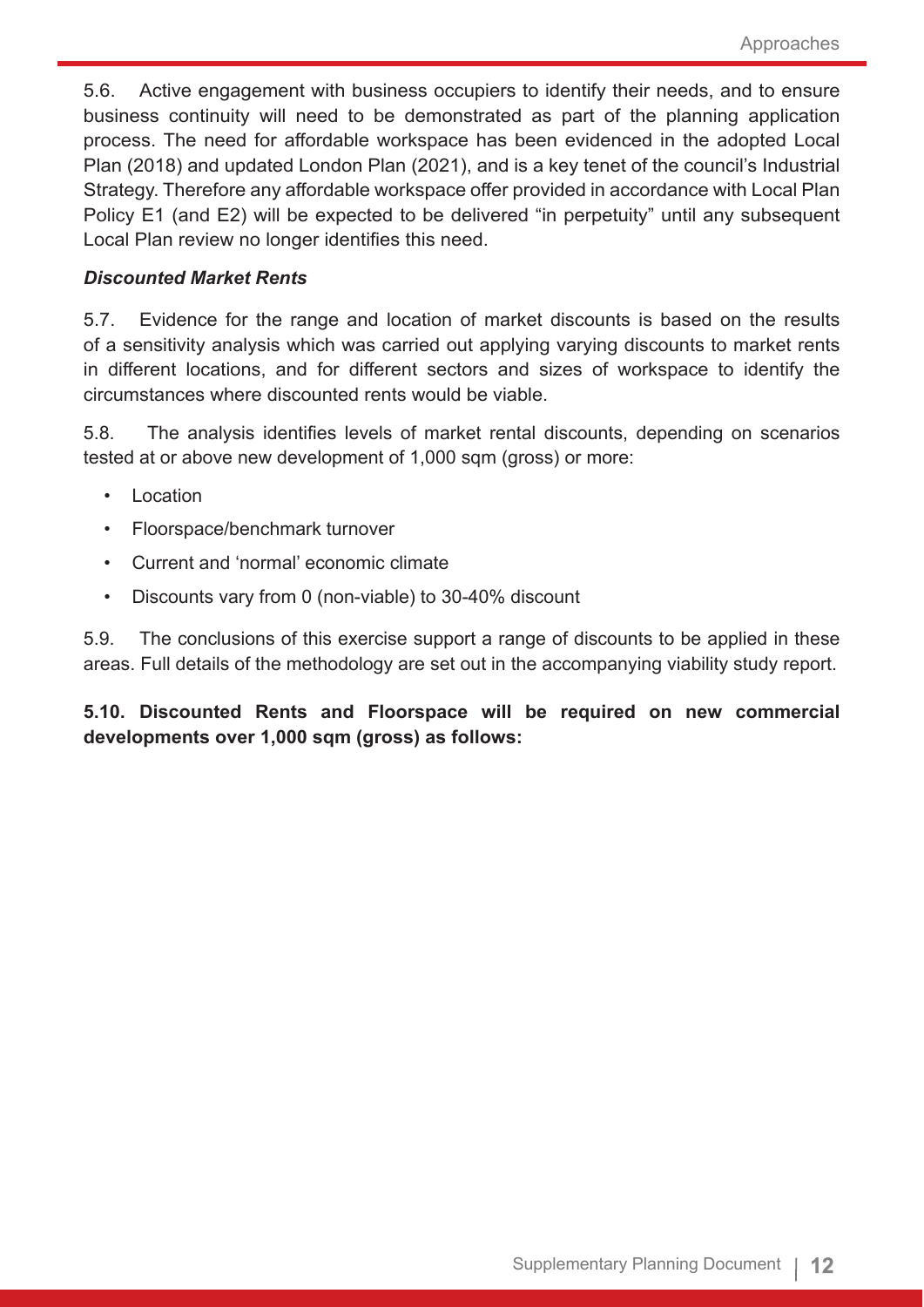#### *Table 5.10: Discounted Market Rents Requirements*

# **APPLICATION OF DISCOUNT MARKET RENT REQUIREMENTS Townmead and Imperial** Major industrial developments to include affordable industrial space with a discount to market rent of 40% or higher; apportioning 20% of space in industrial developments over 1,000 sqm **Hammersmith Centre** Major commercial developments to include affordable workspace with a discount to market rent of 40% or higher; apportioning 20% of space in developments over 1,000 sqm **Shepherd's Bush** Major commercial developments to include affordable workspace with a discount to market rent of 40% or higher; apportioning 20% of space in developments over 1,000 sqm Major commercial developments to include affordable workspace with a discount to market rent of 20% or higher; apportioning 20% of space in developments over 1,000 sqm Major commercial developments to include affordable workspace with a discount to market rent of 20% or higher; apportioning 20% of space in developments over 1,000 sqm **Olympia and West Brompton Fulham Centre**

5.11. Parsons Green and Putney Bridge, and Ravenscourt Park: On the basis that average rents are generally lower than the areas listed in the table above, no discount to market rent will normally be required. The council will however, keep this under review by monitoring rents and the loss of small office and industrial space through Permitted Development Rights (PDR). Within the areas listed above:

- The proportion of gross floorspace to be occupied as affordable workspace must be set out as part of the planning application.
- Social value will also be a consideration in decision making.
- A mix of discounted rents and other affordable /supportive measures to meet needs of the start-up/ SME and priority sectors may be appropriate depending on site circumstances.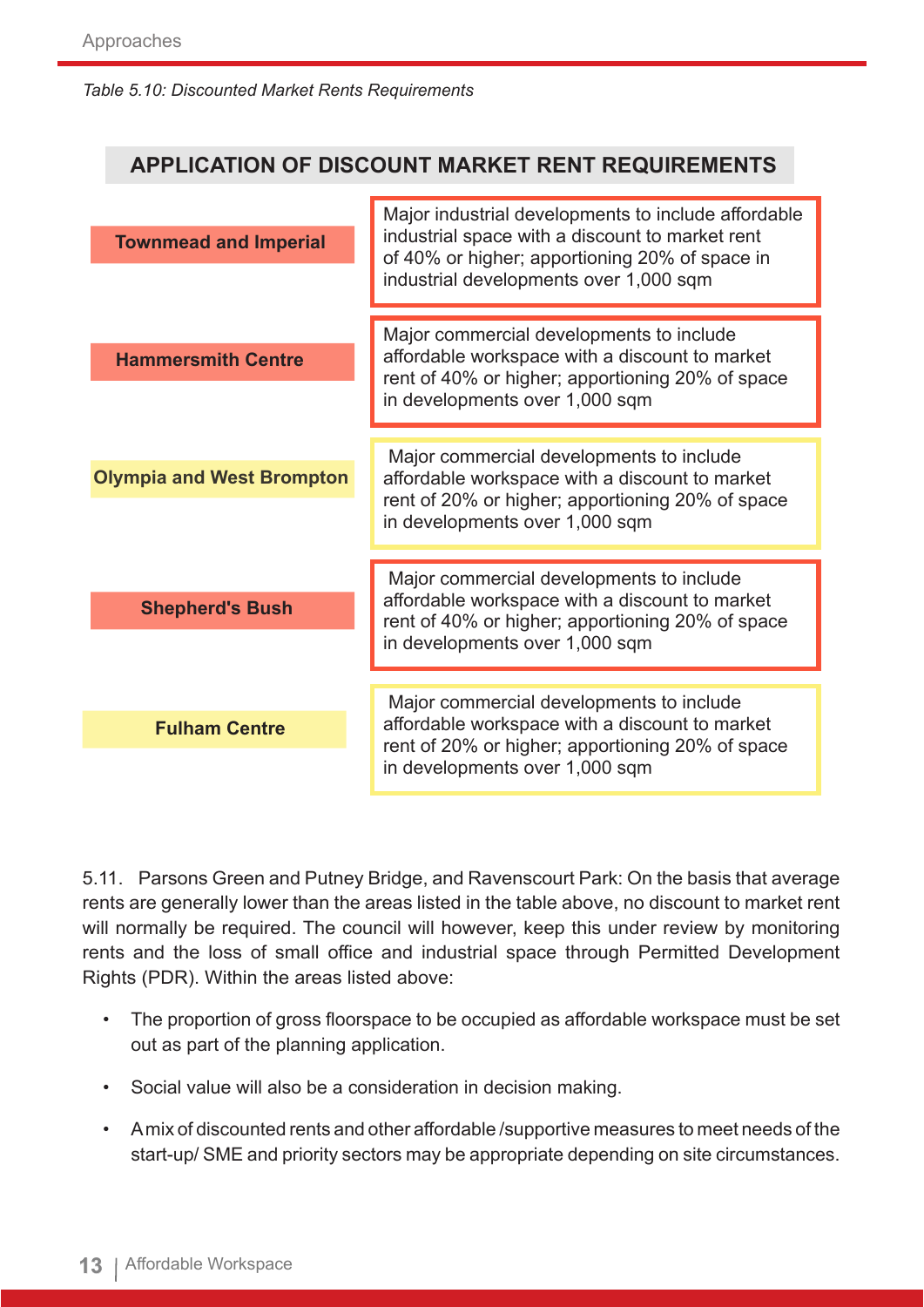5.12. Outside of these areas, other low-cost as well as affordable/alternatives may be sought. Further guidance on alternative and additional measures to support affordable and flexible workspace requirements is provided below.

#### *Viability Update October 2021*

5.13. The viability of providing affordable workspace as set out in chapter 4 of the original study report (November 2020) has been re-visited in an updated viability assessment<sup>4</sup>. This research has been based on the latest post-pandemic economic and build-cost data. The viability assessment report found that:

- It can be reasonably expected that developments in Fulham Town Centre, Hammersmith Town Centre, Olympia and West Brompton, Shepherds Bush and Townmead and Imperial can provide up to 20% affordable workspace at the proposed discounts to market rents, based on the current inputs. Whilst Townmead has been tested on an industrial basis, it may be possible to achieve a level of affordable workspace through mixed-use schemes which may generate a higher Gross Development Value overall, though this depends upon the practicality of delivering schemes with large scale office/mixed-commercial use in a largely industrial location.
- Whilst Parsons Green and Putney Bridge and Ravenscourt Park were listed initially, these areas are not considered to be locations where there is demand for commercial development and need for affordable workspace and on this basis were not re- tested.

5.14. The council considers it prudent to take a flexible approach considering site-specific circumstances (and associated costs), noting that the Benchmark Land Values set out act as a guide only.

#### *Alternative Measures to Support Affordable and Flexible accommodation*

5.15. Where workspace has been specified as affordable and/or flexible to meet the council's defined needs, then the council will work with developers to agree appropriate terms/means of affordability on a case-by-case basis. In addition, it will take account of the evidence and recommendations in the Affordable Workspace Viability Study.

5.16. The list in the following *Table 5.19* gives examples of alternatives to discounted market rents, as well as complementary provision to meet the council's defined needs, applicable on schemes below the 1000 sqm gross viability threshold for market discounts.

#### *Points to consider:*

5.17. Finding workspace that is affordable is a major challenge for many businesses in Hammersmith and Fulham - particularly SMEs and those in less productive and not-forprofit sectors. Whilst affordable accommodation is often a key determinant in choosing where to locate, other factors such as flexible lease terms to encourage start-ups, manage risk and allow businesses to adapt to changing market need and changing circumstances, can be equally important.

<sup>4</sup> Affordable Workspace Study - Viability Review, London Borough of Hammersmith and Fulham, October 2021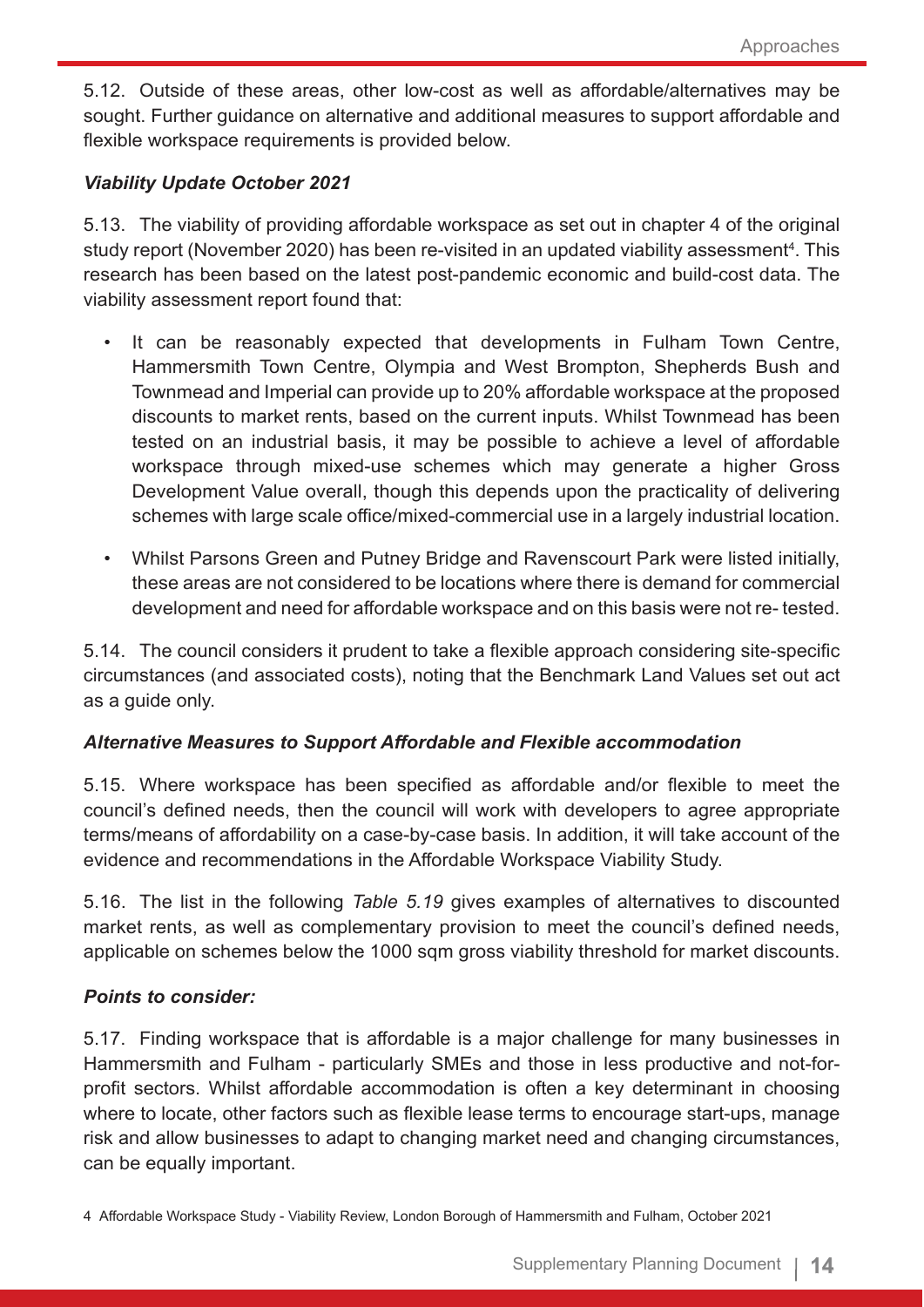5.18. It should be noted that Local Plan policy E2 requires that existing occupiers of flexible and affordable accommodation are not displaced such as through intensification and/ or replacement by large floorplate developments.

5.19. The Council will expect applicants to provide evidence of engagement with, and secured reprovision locally of existing tenants in this sector within the borough on comparable terms.

*Table 5.19: Alternative measures to support affordable and flexible accommodation*

| <b>ALTERNATIVE MEASURES TO SUPPORT AFFORDABLE AND FLEXIBLE</b><br><b>ACCOMMODATION</b>                                                                                                                                                                                                                                                                                                                                                        |                                                                                                                                                                                                                            |  |
|-----------------------------------------------------------------------------------------------------------------------------------------------------------------------------------------------------------------------------------------------------------------------------------------------------------------------------------------------------------------------------------------------------------------------------------------------|----------------------------------------------------------------------------------------------------------------------------------------------------------------------------------------------------------------------------|--|
| A proportion of desks within an open workspace<br>(hot-desking) area to be offered at a substantial<br>discount of market value                                                                                                                                                                                                                                                                                                               | The proportion and level of<br>discount to be agreed on a site<br>-by - site basis taking account<br>of location, implementation and<br>overall affordability                                                              |  |
| Discounts to 'membership models' (i.e. virtual<br>offices, providing fixed desks, hot desks and small<br>offices) throughout a development                                                                                                                                                                                                                                                                                                    |                                                                                                                                                                                                                            |  |
| A proportion of the floorspace to be offered to<br>an affordable workspace provider (either on the<br>council's list or to be approved by the council) at<br>a 'peppercorn rent' typically provided in range of<br>smaller sizes and flexible commitment/occupation<br>that is let to a workspace operator, and which will<br>allow for occupation by the end-users in one or<br>more sectors on favourable terms                             | Refer to LBHF approved providers<br>list                                                                                                                                                                                   |  |
| Discounted desks within a larger office space                                                                                                                                                                                                                                                                                                                                                                                                 | Will normally require a Workplace<br><b>Management Plan</b>                                                                                                                                                                |  |
| Fit out: to ensure that the space has been fitted<br>out to Category A standard - typically includes<br>raised floors and suspended ceilings; installation<br>of mechanical and electrical services; basic fire<br>detection systems; internal surface finishes; toilets;<br>and blinds. Alternatively, an appropriate rent-free<br>period offered to occupiers to cover fit-out costs/ or<br>to meet needs of defined occupiers at zero cost | Fit out costs can be a barrier<br>to entry, therefore the council<br>will resist provision at shell and<br>core, and fit out will be agreed<br>through a clause in a Workspace<br>Management Plan (Refer to<br>Appendix A) |  |
| Timescales for the duration of affordable<br>workspace to be as a default 'in perpetuity" until<br>such time that the Local Plan is reviewed and a<br>policy seeking affordable workspace is no longer<br>required                                                                                                                                                                                                                            | Refer Appendix A for model WMP                                                                                                                                                                                             |  |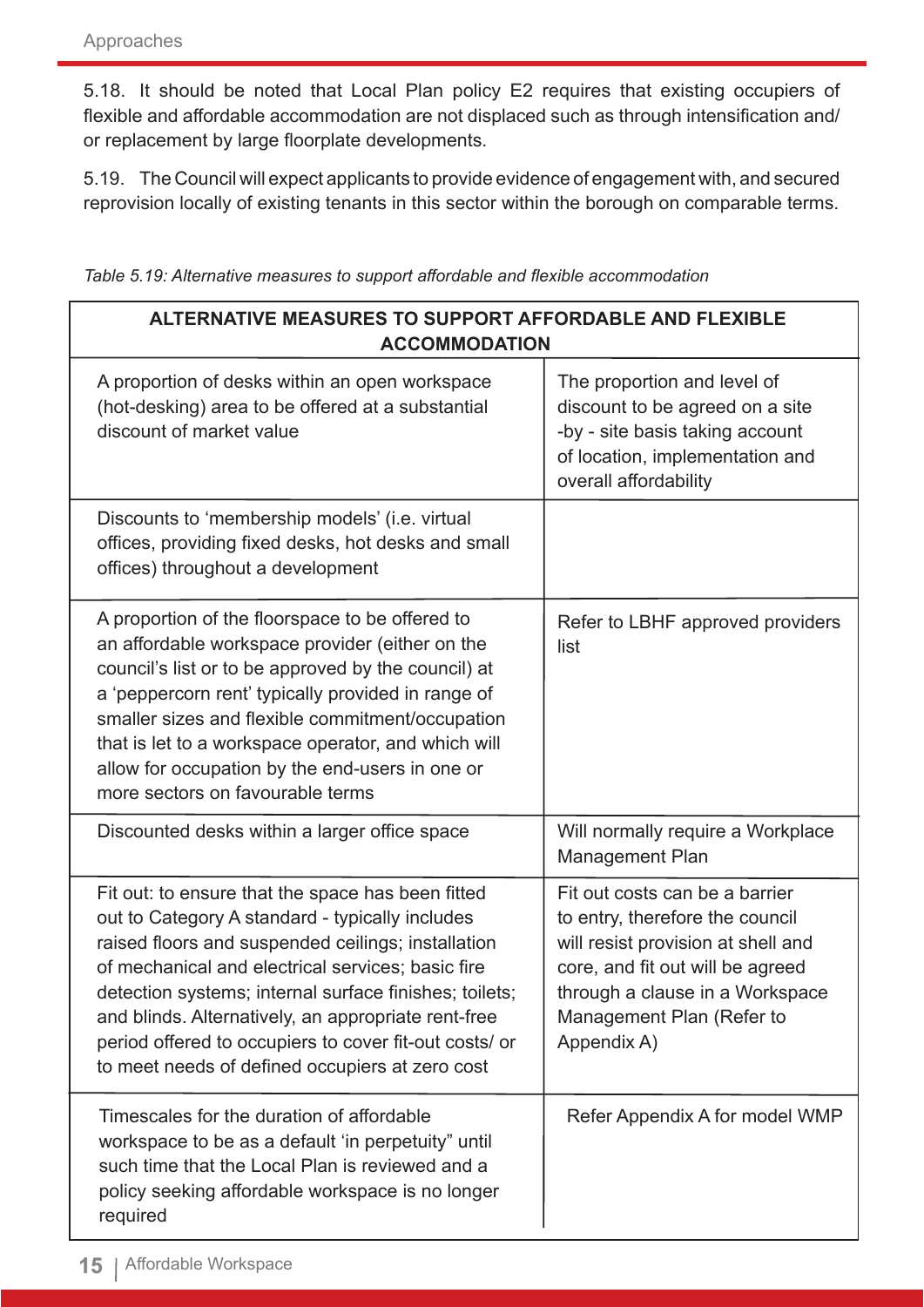| Implementation via Workspace Management Plan<br>(WMP) - to ensure that the affordable workspace<br>approved is delivered as agreed, monitored/<br>reported and that management of the space does<br>not undermine affordability | Refer Appendix A for a template<br>WMP. A supporting statement<br>with the planning application<br>addressing the criteria in the<br>template may also be acceptable                                                                                                                                                                                                                                                                                                       |
|---------------------------------------------------------------------------------------------------------------------------------------------------------------------------------------------------------------------------------|----------------------------------------------------------------------------------------------------------------------------------------------------------------------------------------------------------------------------------------------------------------------------------------------------------------------------------------------------------------------------------------------------------------------------------------------------------------------------|
| Off-site only in exceptional circumstances.                                                                                                                                                                                     | Refer Appendix B Any<br>replacement accommodation<br>must be in close proximity to<br>existing accommodation, and<br>agreed and ready for occupation<br>prior to the grant of planning<br>permission                                                                                                                                                                                                                                                                       |
| Cash in lieu payment - by exception                                                                                                                                                                                             | Refer Appendix B Applicant to<br>demonstrate to the council's<br>satisfaction that this would<br>deliver the optimal offer<br>regarding affordable and<br>flexible accommodation, taking<br>account of policy objectives, and<br>delivering significant economic<br>and/ or social advantages. May<br>also be preferable where the<br>new development provides large<br>floorplate accommodation for<br>a defined occupier, and which<br>cannot effectively be subdivided. |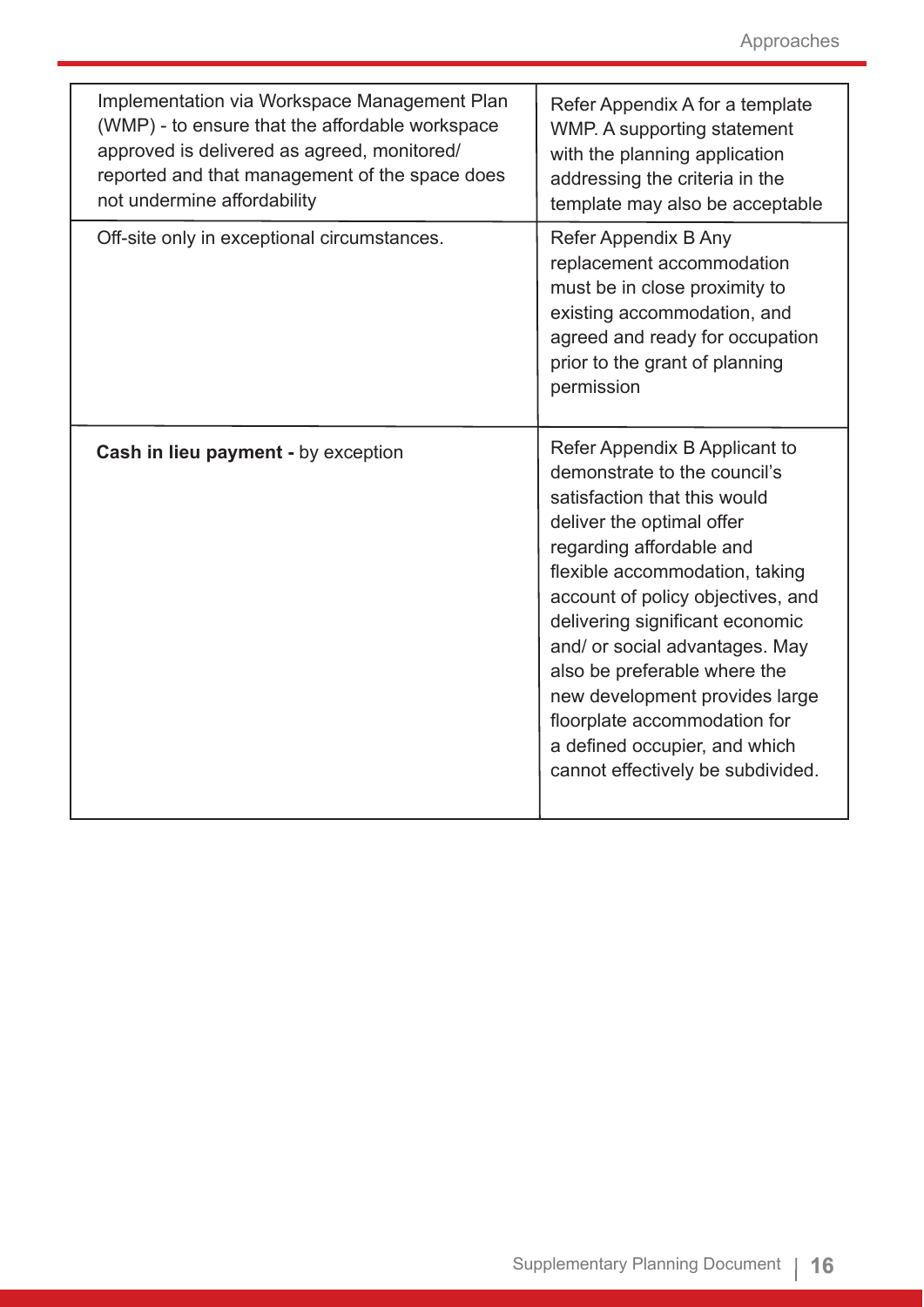# **6. IMPLEMENTATION**

6.1. The council will take a flexible approach to reflect site specific considerations, and to deliver the best outcome for the council against policy objectives.

6.2. Pre-application discussions are encouraged and discussions should include how the affordable workspace arrangements will be delivered. This must be agreed with the council prior to the determination of a planning application.

#### **6.3. Appropriate arrangements for managing the workspace are considered to be:**

**A.** Developer leases space to an affordable workspace provider on the council's approved provider list; or

**B.** Affordable workspace lease directly to an end user on council's approved business list.

6.4. Alternatively the council may also consider direct management of the affordable workspace by the owner of the new development. To be considered favourably by the council, it must be demonstrated that they have the necessary skills and meet the council's criteria for accredited workspace providers. This method is not likely to be suitable where an end-user has not been secured.

**It is highly recommended that an affordable workspace offer and draft Workspace Management Plan form part of pre-application discussions.**

6.5. The council will provide a list of local businesses and local voluntary/not-for-profit organisations looking for affordable accommodation. The council will also provide a list of Accredited Workspace Providers.

6.6. A model Workplace Management Plan is provided in the Appendix A. More details on payments in lieu (PiL) and, for phased or delayed developments, end-of-scheme reviews are set out in the Appendix B.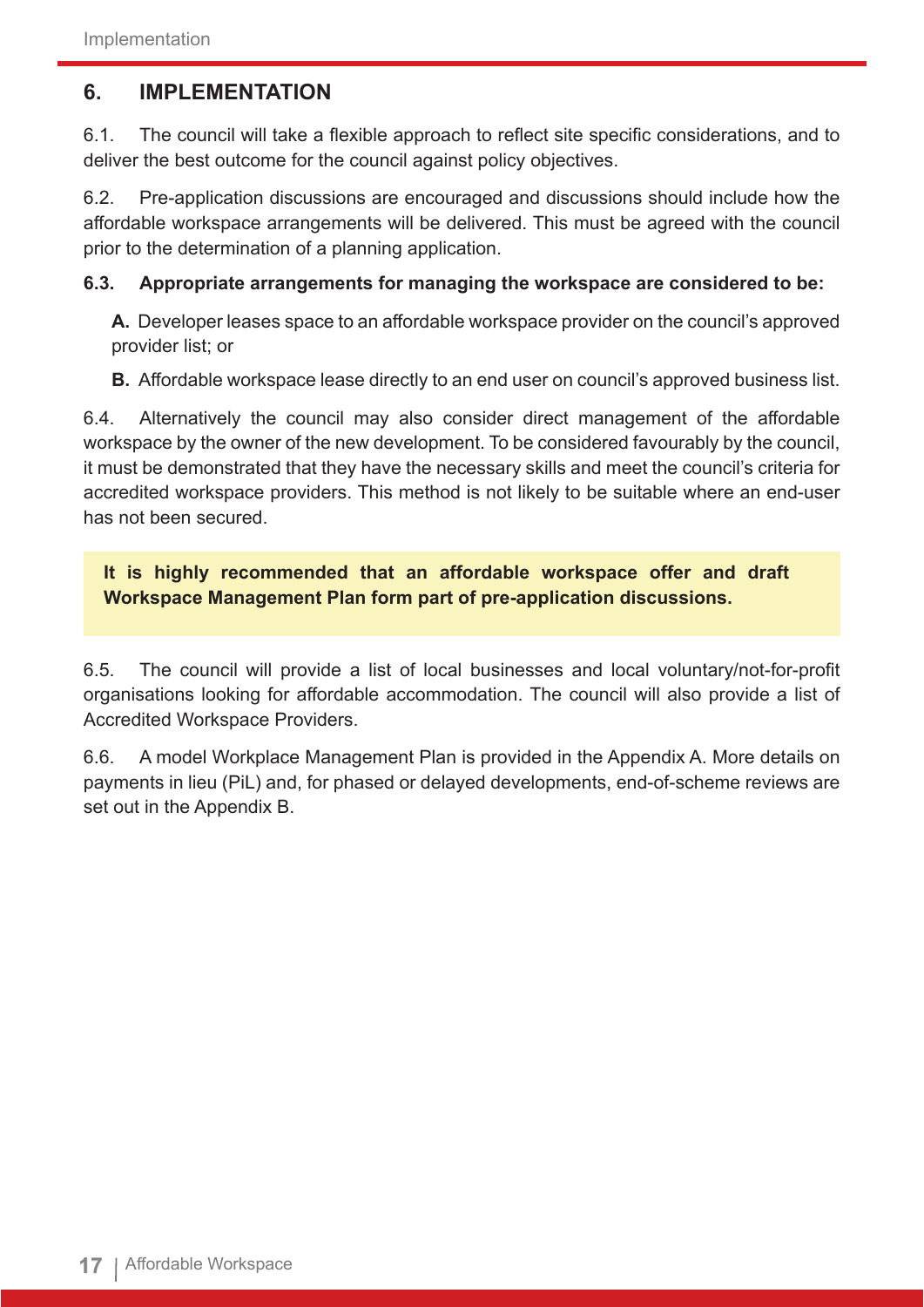#### **7. CONCLUSIONS**

7.1. This SPD sets out a range of requirements to secure affordable workspace to be delivered through the planning application process, as well as more detail on implementation to ensure policy objectives are delivered. The requirements have been justified as viable and recommended by the evidence base reports.

7.2. A flexible approach is promoted, focussing on key policy objectives, social value and optimal outcomes for the council. Discounted market rents on a proportion of floorspace on large commercial schemes above 1000 sqm gross; and alternatives to discounted market rents which may be applicable to smaller schemes too – such as flexible leases; discounted desks; flexible workspace/cafe hubs. The SPD will also help ensure that existing affordable workspace/ SME occupiers are reprovided for in regeneration/intensification and major redevelopment schemes.

7.3. Following public consultation and adoption, the affordable workspace SPD will provide more detail on the application of the strategic and borough-wide policies in the local plan. Implementation will improve the deliverability of local plan policy objectives and the key aims of the industrial strategy.

7.4. The SPD will be a material consideration in planning decisions although it will not be part of the development plan.

7.5. In line with best practice in the NPPF, further viability updates will take place at least every 5 years.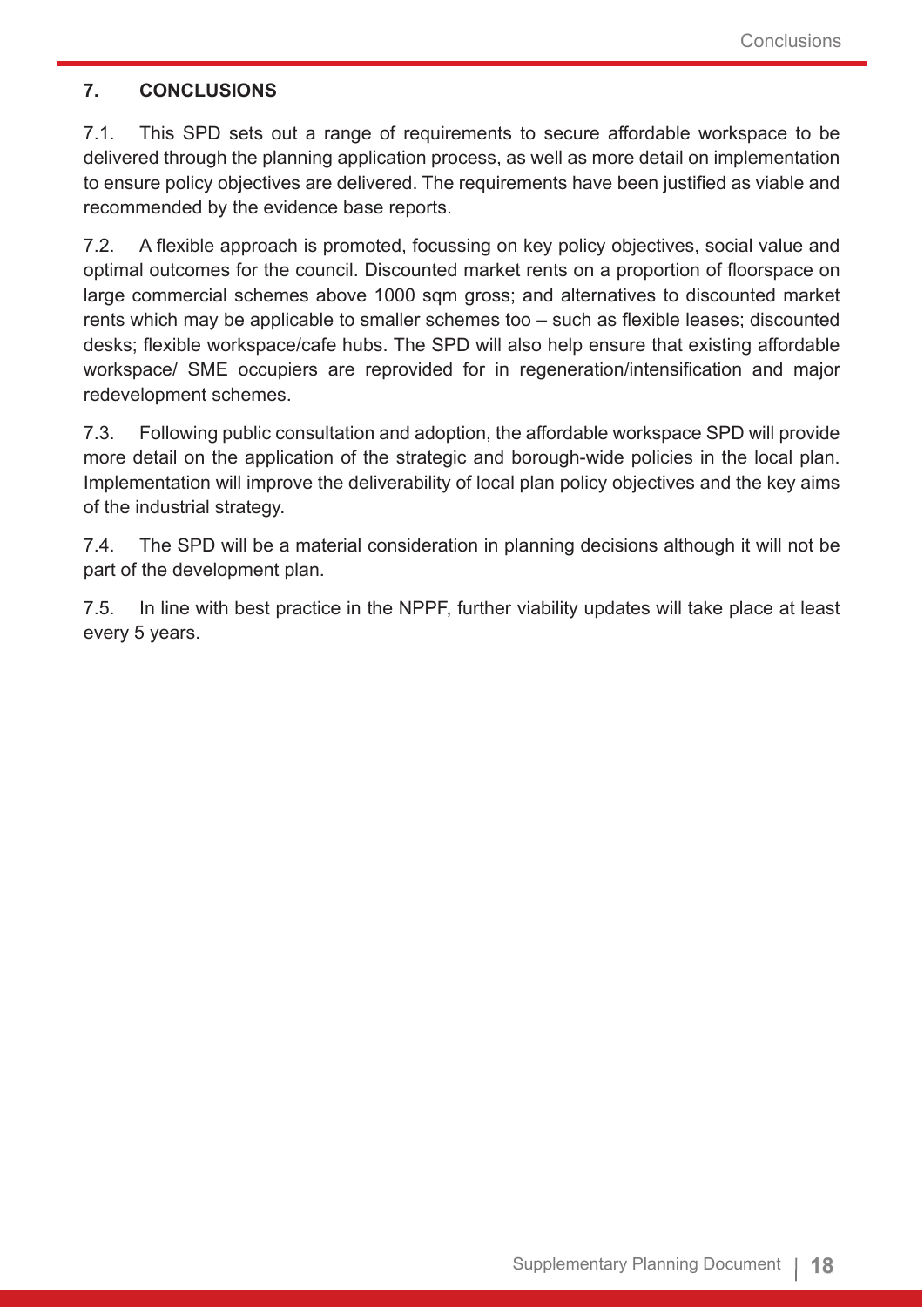# **8. APPENDICES**

#### **8.1. APPENDIX A - MODEL WORKSPACE MANAGEMENT PLAN**

8.1.1. It is strongly recommended that a draft Workspace Management Plan (WMP) form part of pre-application discussions to assist in agreeing priorities and negotiations on a siteby-site basis.

8.1.2. The WMP will normally be finalised and signed off via the S106 following the grant of planning permission.

#### **8.1.3. A suggested Workspace Management Plan (WMP) headlines are as follows:**

#### *Table 8.1.3A: Workspace Management Plan*

I) Date by which the facility has to / is allowed to be completed, opened or made available, and fitted out (default Cat A standard).

II) Proposed arrangements for liaison between the facility, the development, residents and/or the council.

III) Pricing policy - e.g. rents, service charges, and additional management charges which would be chargeable to occupiers.

IV) Rent and service charge review terms; details of leases and lease terms. Include a break clause.

V) How it will be managed - ie approved Affordable Workspace Provider from the council's list. Details should cover making arrangements for cleaning, general maintenance/ caretaking/ concierge facilities.) Set out in WMP who is responsible for managing this.

VI) Arrangements for advertising vacant workspace (ie details of websites, publications, council nominations, voluntary sector/council website etc) and length of advertisement period.

VII) How it is anticipated that the affordable workspace element will be occupied (e.g. local residents/not-for -profit organisations, focus and targetted groups)

VIII) What types of activities will be likely to take place (including implications for noise, vibration, air quality etc.).

IX) Staffing arrangements when the building is open/closed -ie on site or off site, out of hours staffing and security.

X) Arrangements for how any changes in the above arrangements will be managed; and arrangements for regular review of the plan at certain intervals (usually 6 months, 3 years, 5 years and 7 years after inception).

XI) Monitoring and reporting: annually ie report on and provide evidence that these are affordable over the whole term; any increases in rents and charges; types of business occupier and number of businesses -voids and occupier turnover.

XII) Cost of preparation to borne by developer.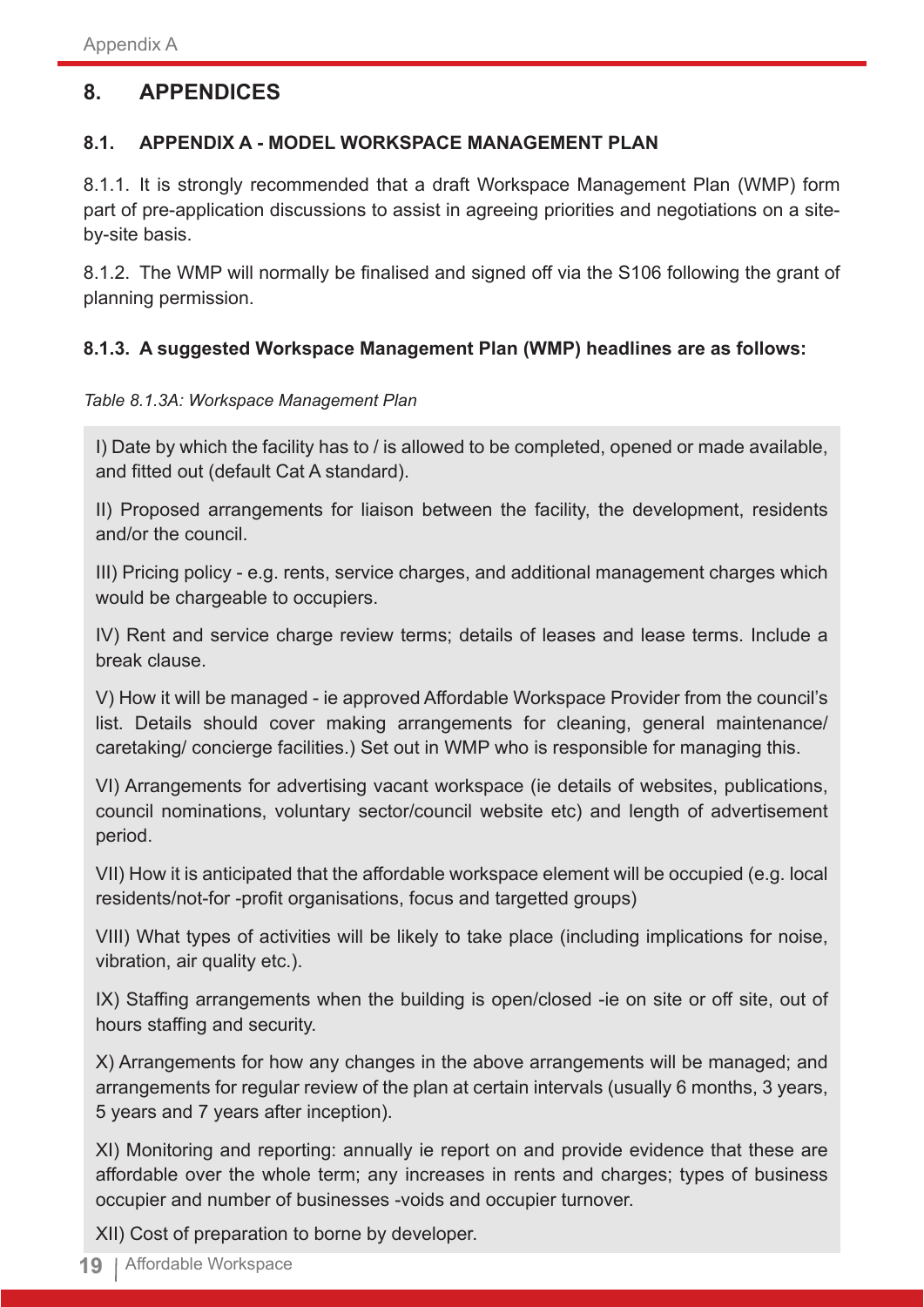#### *8.1.4. Points to consider in drafting/discussing the WMP:*

- Community access or other publicly accessible provisions;
- Times at which the workspace will be open, if there is a door which can prevent access; and arrangements for times when the building is closed;
- Staffing arrangements when the building is open/closed -ie on site or off site, out of hours staffing and security;
- Construction, delivery and/or servicing of a development including waste and recycling facilities;
- Sustainable travel to and from the facility: accessible parking place/drop-off point, secure cycle parking; electric vehicle charging point - details to be submitted to and approved in writing by the Council, prior to the occupation of the Development .

8.1.5. There should be some flexibility provided within the WMP to allow for changes to be made to ensure that it continues to be delivered against agreed provisions.

#### **EMPLOYMENT AND SKILLS**

8.1.6. An Employment And Skills Code has been provided outside of this SPD, nevertheless it is an important consideration and applicants are encouraged to have regard to this in preapplication discussions.

8.1.7. In line with Local Plan Policy E4 the council will encourage developers to work in partnership with the council's Economic Development Team to secure job opportunities for local people including: employment, training, apprenticeship opportunities, outreach programmes including schools to raise aspirations and awareness of job opportunities, including during construction and end-use phases.

8.1.8. Securing an agreed employment and skills package in line in the council's Code can significantly improve the social value to local people in the outcome the development.

#### **SUPPLY CHAIN PROCUREMENT**

8.1.9. Similarly, a Supply Chain Procurement Code has been provided outside of this SPD. it is an important consideration and applicants are encouraged to have regard to this in preapplication discussions.

8.1.10. In line with Local Plan Policy E4 The council will encourage developers to work in partnership with the council's Economic Development Team to include local Small to Medium Enterprises (SMEs) in the supply chain of developments, during the construction phase as well as the end-use phases of commercial developments.

8.1.11. Securing an agreed supply chain procurement package in line in the council's Code can significantly improve opportunities for local SMEs, promote growth and create jobs locally.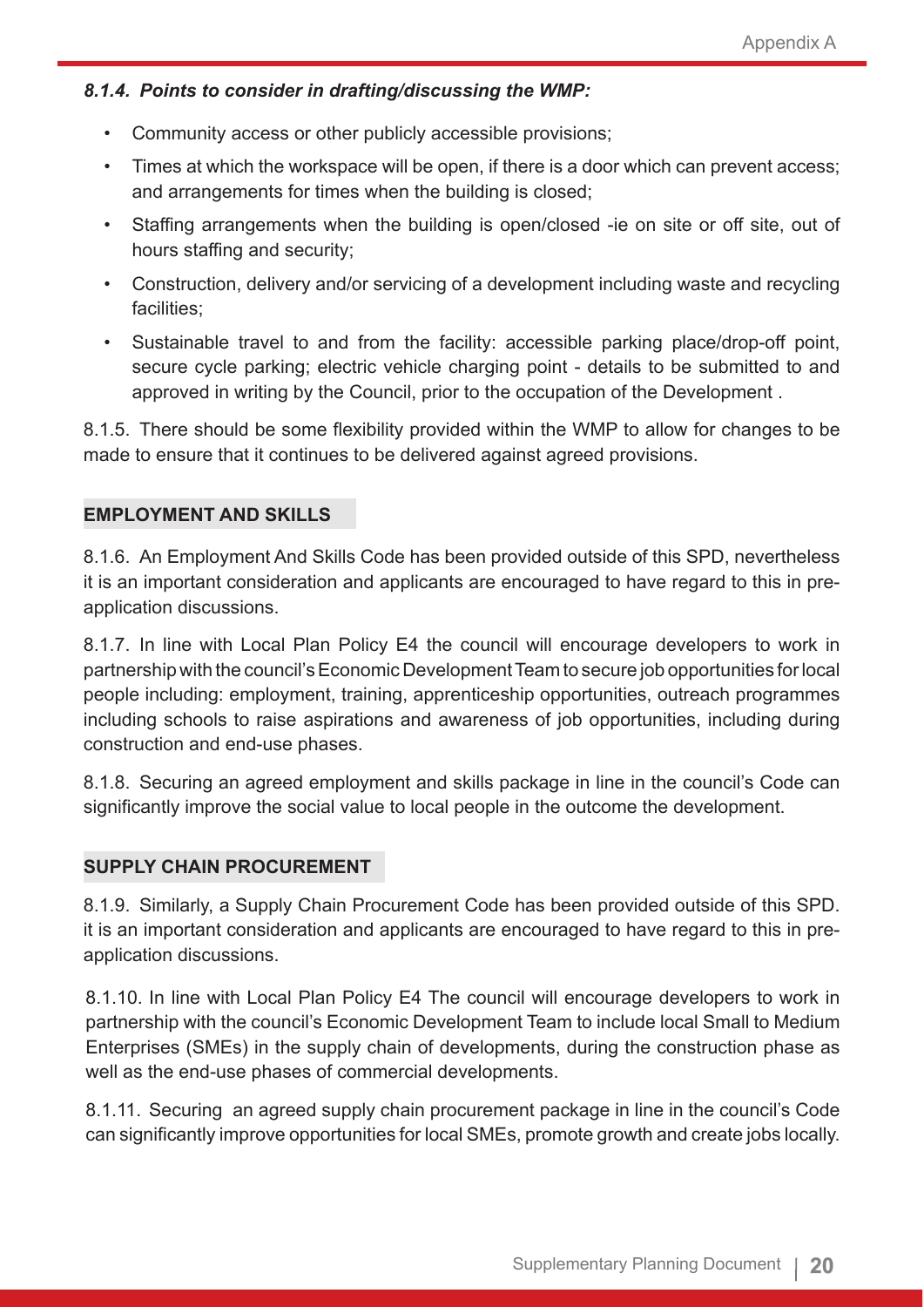# **8.2. APPENDIX B - PAYMENTS IN LIEU CALCULATOR, AND END OF SCHEME REVIEWS**

8.2.1. In line with the Hammersmith and Fulham Local Plan, and the strategic London Plan, use of payments in lieu (PiL) of direct on-site provision of affordable workspace will not be acceptable. The council does however, recognise that there may be exceptional circumstances where a payment in lieu is preferable, and this decision will be at the discretion of the council. These considerations may include:

- Where the council considers there are significantly more positive economic impacts.
- Where large floorplate developments for a named provider cannot be easily reconfigured or subdivided to provide on-site accommodation for affordable workspace/affordable workspace provider.
- Where the council is satisfied that the developer/owner has been unable, having made all attempts to lease the affordable workspace to an approved affordable workspace provider, or directly to an approved charitable/ not for profit-end-user within a given timeframe (usually 12-18 months).

8.2.2. Where it is accepted that a payment in lieu of direct provision of affordable workspace is the optimal outcome for the Council, then a payment in lieu will be sought. The evidence supporting this SPD considered the potential for off-site contributions where on-site provision is either physically inappropriate or unacceptable in terms of viability. It identifies a model calculator to ensure that there is no benefit to the developer in providing a payment in lieu rather than workspace on site.

#### **8.2.3. Suggested Model Formula for Payment in Lieu Calculations**

*Table 8.2.3B: Formula for Payment in Lieu*

### **Step 1: C=AxB; Step 2: E=DxC; Step 3: G=ExF; Step 4: H=G-E; Step 5: J=(1xI); Step 6: K=HxJ.**

The letters refer to:

- A Total lettable employment floorspace (sq m)
- B Percentage of floorspace to be discounted
- C Amount of floorspace subject to discount
- D Market rent per sqm before discount
- E Market rent for discounted floorspace before discount
- F Percentage discount
- G Rent after discount
- H Value of discount
- I Investment yield
- J Income multiplier
- K Capital value of discount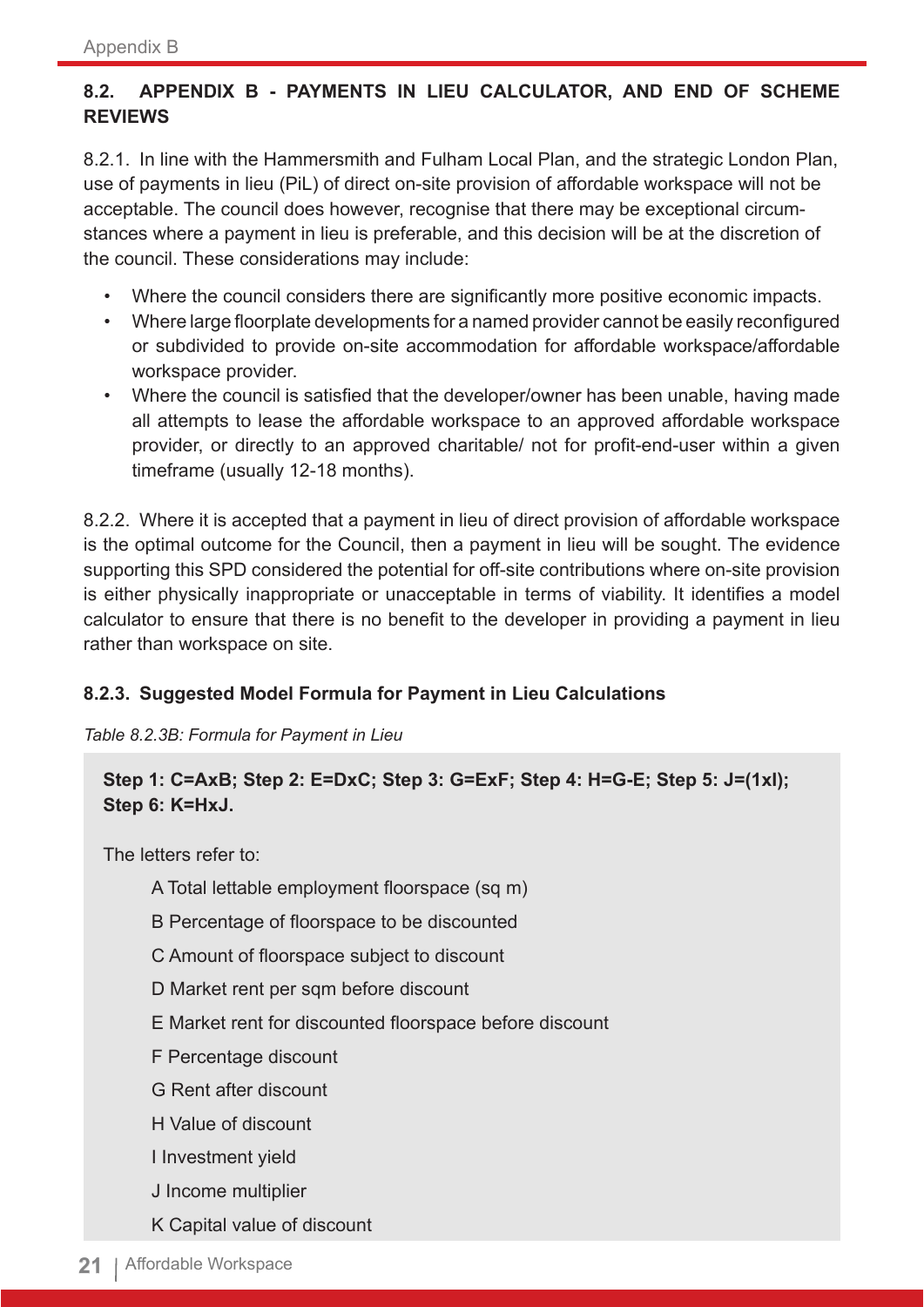#### **DETERMINING MARKET RENTS**

8.2.4. The definition of 'Normal' market rent to apply the discount will be agreed with the council to take into account site-specific circumstances. The council's evidence recommends that an allowance should be made for 'normal' rents to shift and change over time depending on market conditions. Any increases should be limited by inflation to ensure space continues to remain as affordable as possible. The council should be informed of any changes to rents and may need to charge a monitoring fee to cover the costs associated with this.

#### **END OF SCHEME REVIEWS**

8.2.5. These are generally applicable to large and /or phased schemes.

End of scheme reviews are justified to capture uplift in rising market conditions and/or where there is a long timeframe between date of planning permission and delivery.

End of scheme reviews will normally be written into a planning condition and/or a S106 agreement.

8.2.6. Viability reviews may be required at key stages:

I) Near end of scheme -ie 75% / End of schemes: The trigger for the review is normally occupation of 75% of the market floorspace - any additional affordable workspace is delivered or a commuted sum is paid.

II) Phased developments: An additional viability review may be required prior to "substantial completion" of development phases (mid-term review) to secure any uplift on subsequent phases.

8.2.7. The council will expect the review to be provided at the cost of the developer/owner.